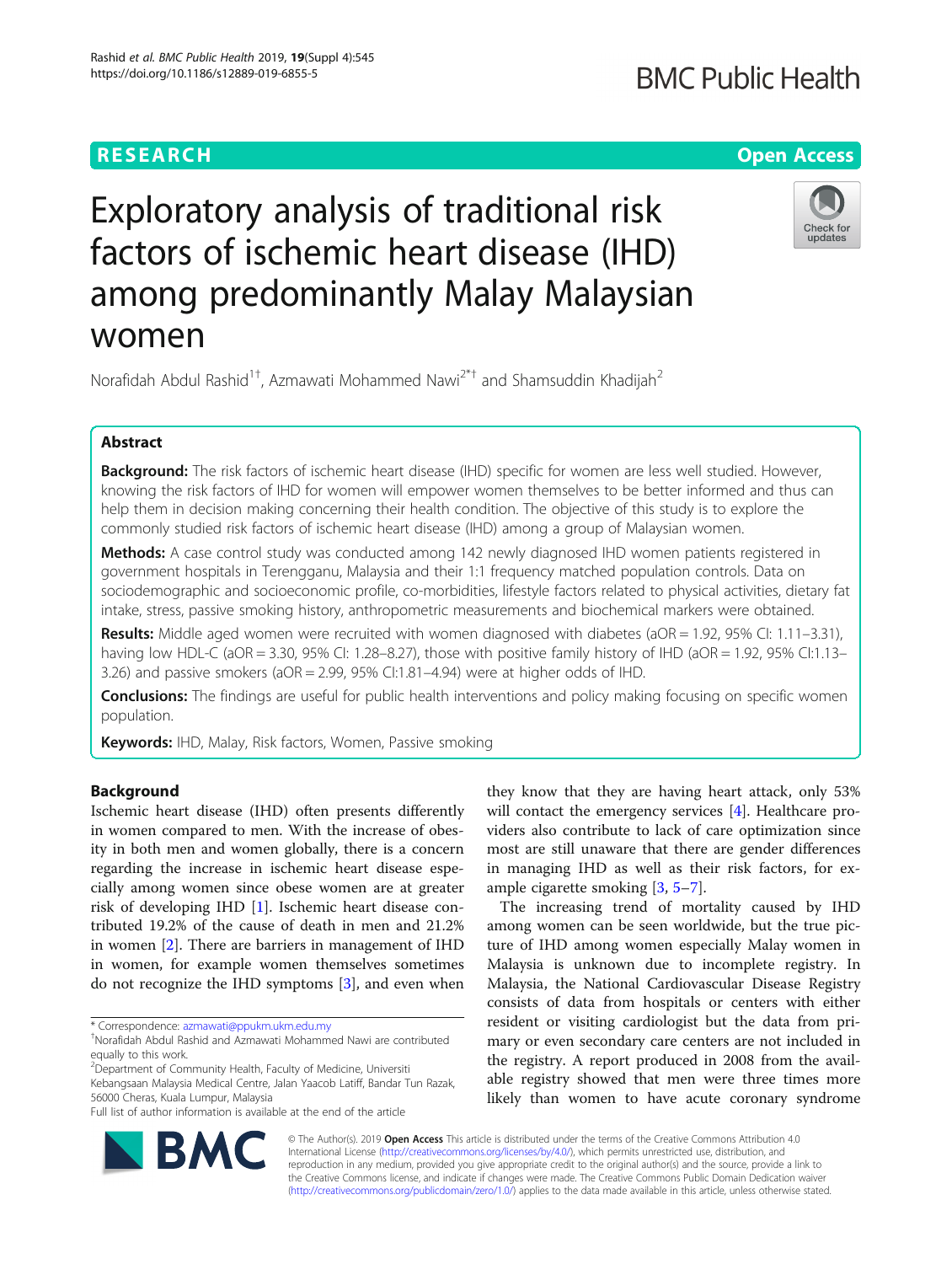(ACS). However the database also revealed that more women get ACS each year than previously thought with an increasing trend from the third decade of life onwards [[8\]](#page-6-0). In the Malaysian Burden of Disease and Injury study, the prevalence of Disability Adjusted Life Years for ischemic heart disease was 20% among men and 19% among women.

The increasing IHD trend among women may due to the involvement of women in the labour force [\[9](#page-7-0), [10\]](#page-7-0) that leads to occupational hazards [\[11](#page-7-0)] such as long working hours, job strain and work-life imbalance. Metabolic syndrome, an important risk factor for cardiovascular disease also shows an increasing trend among women [[12\]](#page-7-0). Urbanization and advanced technology make it easier for women to adopt an unhealthy lifestyle [[13\]](#page-7-0). Common risk factors that contribute to IHD among women based on some previous studies were obesity [[14\]](#page-7-0), hypercholesterolemia [[15\]](#page-7-0) and diabetes [[16](#page-7-0)].

We hypothesize that more cases of IHD has these traditional factors compared to controls: older age, low educational level and economic status, having professional occupation, consume high fat diet, lack physical activities, have high stress, smoke cigarette, hypertensive, diabetic, obese, high cholesterol, give positive family history of IHD and more likely to be exposed to passive smoking. This study aims to determine which of the traditional or frequently studied factors of ischemic heart disease among Malay women in Malaysia are significantly associated with the disease.

#### Methods

#### Study design and subjects

A case control study was carried out over a year period (from 1st December 2014 until 30th November 2015) among newly diagnosed IHD female patients registered in government hospitals in Terengganu, a state situated in the east coast of Peninsular Malaysia. Cases were frequency matched (1,1) with controls who were users of the health clinics in the same district where the cases reside. Sample size was calculated via Power and Sample Size 2 program (PS2) and the number of cases needed were between 130 to 150. At the end of the study the number of cases obtained was 142 with the same number for controls.

An IHD case was defined as a patient aged between 30 and 65 diagnosed by medical officers or physicians as having ischemic heart disease and diagnosis included stable/unstable angina, STEMI (ST elevated myocardial infarction) or NSTEMI (Non-ST elevated myocardial infarction), acute coronary syndrome (ACS), ischemic heart disease, arrhythmia/dysrhythmia and congestive cardiac failure (CCF). The age criteria is between 30 to 65 years old, and those above 65 years old were not selected to reduce recall bias. The exclusion criteria were difficult communications due to other medical conditions such as stroke and cases referred from hospitals outside the state to ensure cases and controls were from the same population. Inclusion criteria for controls were those who had no IHD symptoms (for example chest pain or discomfort, fatigue or fainting spells) or were never diagnosed as having IHD by any medical practitioner. Exclusion criteria were those diagnosed as having cancer or any chronic diseases of the kidney, liver, gastrointestinal tract or thyroid as this will alter the controls' lifestyle factors especially in the diet.

#### Study tools and variables definition

Data was collected via face-to-face interviews using Malay language pre-coded questionnaire. However, some parts of the questionnaire were self-administered, while other parts were information on physical examination and treatment received by respondents obtained from their medical records. All interviewers were centrally trained and written informed consent was obtained from all respondents. The questionnaire consists of self-developed items as well as items adapted from other instruments which included The Short Fat Questionnaire, IPAQ-M and GHQ-12.

Traditional risk factors are defined as commonly studied and well known factors that are linked to IHD. These comprise of education level, income, type of occupation, diet intake, physical activity, stress level, smoking, comorbidity, anthropometric measurement, cholesterol level and family history of IHD. Educational level was categorized into low (no formal education or of primary/ secondary education) and high (tertiary education e.g. college and universities) education while economic status was defined as the per capita household income in Malaysian Ringgit (RM) for a particular month and based on the Statistical Department Malaysia's Household Income and Basic Amenities Survey Report 2012, the income was divided into high and low income with the median monthly per capita household income for Terengganu of RM 685 (USD 161) as the cut-off point. Occupation was categorized into non-professional (unemployed and housewives, production operators, service industry, business and agriculture/fishery) and professional (professional occupation in law, education, management and technical expertise).

The diet intake of respondents was measured using the validated Short Fat Questionnaire containing 17 items [[17](#page-7-0)]. The sum of answers to the items were calculated as the total score which can range between 0 to 60 and then categorized into 2 categories as high (scores of more than 27) and low fat intake (scores between 0 and 27). Physical activity information was obtained using the validated IPAQ-M questionnaire [[18](#page-7-0)]. Computation of the total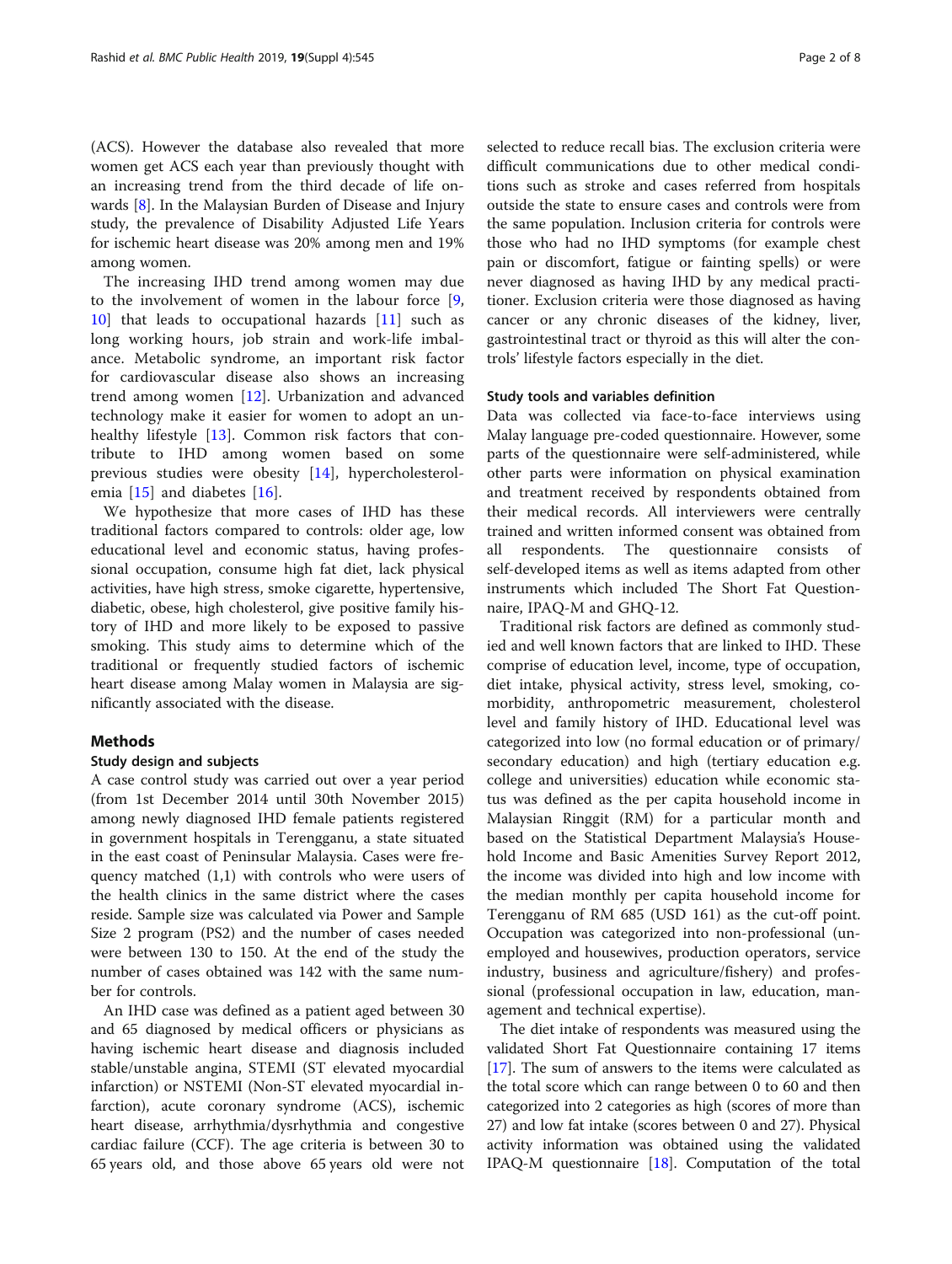Stress was assessed using the validated GHQ-12 questionnaire [[19](#page-7-0)]. From GHQ-12, the mean score of study population was determined and the cut off value was 3.0 with stress defined as mean score of more or equal to 3.0 and no stress is when the mean score was less than 3.0. Smoking variable was categorized into smokers (those who still smoke regardless of number of cigarettes smoked per day) and non-smokers (those who were ex-smokers who had stopped smoking for at least 6 months).

Diabetics are those who were diagnosed by medical doctors, if their venous fasting blood sugar level were more or equal to 7.0 mmol/L or their random blood sugar level of more or equal to 11.1 mmol/L [[20\]](#page-7-0). Hypertension was defined as those who were diagnosed by medical doctors as having persistent elevation of SBP of  $≥140$  mmHg and/or DBP of  $≥90$  mmHg [\[21](#page-7-0)]. Autoimmune disease was self-reported by respondents (autoimmune diseases such as SLE, rheumatoid arthritis, multiple sclerosis, scleroderma), as diagnosed by physician and positive history of migraine was defined as ever diagnosed as having migraine by medical practitioners, or history of recurrent headaches.

Waist circumference (WC) was measured as the diameter at the level of the midpoint between the iliac crest and the lower border of the tenth rib in cm [\[22](#page-7-0)]. Obesity definition was based on the respondents' body mass index (BMI) with the formula of weight in kilogram over height in meter squared (Wt (kg)/  $Ht^2$  (m)). The information was obtained from the medical records and if no such record was found, respondents' body weight was measured to the nearest 0.1 kg with SECA Digital Flat Weighing Machine. Respondents were weighed barefoot wearing light clothing. Height were measured to the nearest 1 mm with a wall-mounted height board with the following requirements: No shoes, heels together, and heels, buttocks, shoulders and head touching the wall with sight straight forward. BMI values obtained were then categorized into obese  $(BMI > 30.00 \text{ kg/m}^2)$ and non-obese (BMI  $\leq 30.00 \text{ kg/m}^2$ ).

The cholesterol levels measured were the LDL-C and HDL-C levels. The information was obtained from patients' record or if they do not have any recent record of LDL-C level results (within 6 months), they were offered blood test to be done in the health clinics. High cholesterol was when LDL-C level was high and HDL-C level was low [[23](#page-7-0)]. In the analysis, LDL-C level was uses as continuous data while HDL-C was categorized as low (HDL-C level  $< 1.0$  mmol/L) and high (HDL-C level  $\ge 1.0$  mmol/L).

Positive family history of IHD is when respondents gave positive family history of physician-diagnosed IHD among the first degree relatives. Passive smoking was defined as exposure to tobacco smoke either at home or at workplace.

#### Statistical analysis

Data analysis was done using IBM Statistical Package for Social Sciences (SPSS) version 21.0. Bivariate analyses were performed, observing exposure rate for cases and controls and the results of their association tests (Student-t test, Pearson's chi-squared test) with their respective confidence intervals (95% CI). P value of  $< 0.05$ was taken as level of significance. Analysis was then followed by simple logistics regression and results of crude odd ratios and confidence intervals were reported. Next analysis of data used multiple logistic regression and these were done parsimoniously. Using stepwise model building method, variables that were included in the analysis was based on the simple logistics regression analysis where variables that showed significant associations at  $p$  value less than 0.25 were added as not to miss any of the important variables [\[24](#page-7-0)]. For all built models, the models' goodness of fit was assessed by checking for interactions and multicollinearity and the assumptions tested were Hosmer-Lemeshow test, area under the curve and multivariate outlier. Finally, the final model's supportive statistics referred to was the Nagelkerke pseudo  $\mathbb{R}^2$ , which shows how much the variation in the outcome variable is explained by the logistic model.

#### Results

Although Malaysia is a multiethnic country, this was an analysis among predominantly Malay women in Terengganu since in both cases and controls over 98% of the population were Malay women. Terengganu, one of the east coast states of Peninsular Malaysia is in the Malay heartland with over 95% of its population being Malay.

At the end of the study the number of cases obtained was 142 with the same number for controls among women in Terengganu. All cases and controls were comparable in terms of age  $(52.56 \pm 8.65)$  for cases and 52.27 ± 8.96 for controls), educational level and occupational status. However economic status among cases is higher compared to controls although the relationship is not significant.

Among the traditional factors explored in the crude analysis we found significant associations between IHD and diabetes mellitus (DM), hypertension, waist circumference, HDL-cholesterol level, positive family history of IHD and passive smoking as shown in Table [1.](#page-3-0)To further explore whether the association between development of IHD in women can be explained by traditional factors, associations using multivariate analysis was done. In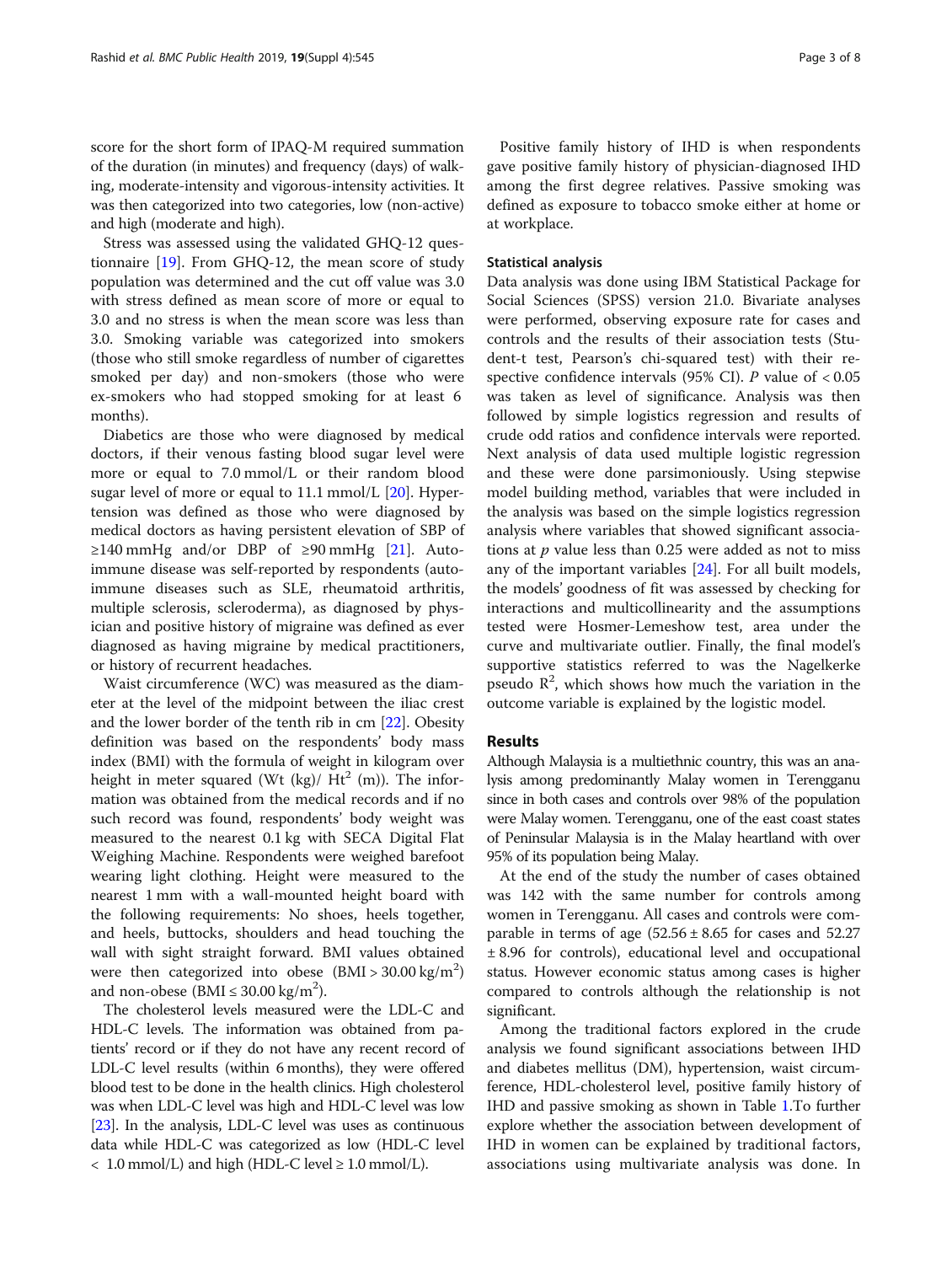| Variables                                                               | Cases $N = 142$ (%) | Controls<br>$N = 142$ (%) | Regresion<br>coefficient (b) | Crude OR | 95% Confidence<br>interval | Wald Stats. | $p$ value |
|-------------------------------------------------------------------------|---------------------|---------------------------|------------------------------|----------|----------------------------|-------------|-----------|
| I. Sociodemographic & Socioeconomic Factors                             |                     |                           |                              |          |                            |             |           |
| Age (years) <sup>a</sup>                                                | 52.56 (8.65)        | 52.27 (8.96)              | 0.01                         | 1.004    | 0.977,1.031                | 0.08        | 0.782     |
| Educational level                                                       |                     |                           |                              |          |                            |             |           |
| Low education                                                           | 120 (84.5)          | 115 (81.0)                | 0.25                         | 1.28     | 0.69,2.38                  | 0.62        | 0.433     |
| [High education]                                                        | 22(15.5)            | 27 (19.0)                 |                              |          |                            |             |           |
| Economic Status (Income per capita)                                     |                     |                           |                              |          |                            |             |           |
| Low $(S$ RM 685)                                                        | 105 (73.9)          | 95 (66.9)                 | 0.34                         | 1.40     | 0.84,2.34                  | 1.68        | 0.194     |
| [High (> RM 685)]                                                       | 37(26.1)            | 47 (33.1)                 |                              |          |                            |             |           |
| Occupation                                                              |                     |                           |                              |          |                            |             |           |
| Non-professional                                                        | 121 (85.2)          | 119 (83.8)                | 0.11                         | 1.11     | 0.59,2.12                  | 0.11        | 0.743     |
| [Professional]                                                          | 21 (14.8)           | 23 (16.2)                 |                              |          |                            |             |           |
| II. Genetic factors                                                     |                     |                           |                              |          |                            |             |           |
| Family history of IHD                                                   |                     |                           |                              |          |                            |             |           |
| Yes                                                                     | 60 (42.3)           | 37(26.1)                  | 0.73                         | 2.08     | 1.26,3.43                  | 8.16        | 0.004     |
| [No]                                                                    | 82 (57.7)           | 105 (73.9)                |                              |          |                            |             |           |
| III. Co-morbidities, Anthropometric measurement and biochemical markers |                     |                           |                              |          |                            |             |           |
| Diabetes Mellitus                                                       |                     |                           |                              |          |                            |             |           |
| Yes                                                                     | 57 (40.1)           | 34 (23.9)                 | 0.76                         | 2.13     | 1.28,3.55                  | 8.41        | 0.004     |
| [No]                                                                    | 85 (59.9)           | 108 (76.1)                |                              |          |                            |             |           |
| Hypertension                                                            |                     |                           |                              |          |                            |             |           |
| Yes                                                                     | 90 (63.4)           | 72 (50.7)                 | 0.52                         | 1.69     | 1.05,2.70                  | 4.63        | 0.031     |
| [No]                                                                    | 52 (36.6)           | 70 (49.3)                 |                              |          |                            |             |           |
| Autoimmune Disease                                                      |                     |                           |                              |          |                            |             |           |
| Yes                                                                     | 4(2.8)              | 1(0.7)                    | 1.41                         | 4.09     | 0.45,37.03                 | 1.57        | 0.211     |
| [No]                                                                    | 138 (97.2)          | 141 (99.3)                |                              |          |                            |             |           |
| Migraine                                                                |                     |                           |                              |          |                            |             |           |
| Yes                                                                     | 32 (22.5)           | 26 (18.3)                 | 0.26                         | 1.30     | 0.73,2.32                  | 0.78        | 0.378     |
| [No]                                                                    | 110 (77.5)          | 116 (81.7)                |                              |          |                            |             |           |
| Waist circumference <sup>a</sup>                                        | 90.1 (14.5)         | 87.9 (12.7)               | 0.02                         | 1.02     | 1.00, 1.04                 | 4.80        | 0.029     |
| Obesity (BMI)                                                           |                     |                           |                              |          |                            |             |           |
| Obese                                                                   | 43 (30.3)           | 35 (24.6)                 | 0.28                         | 1.33     | 0.79,2.24                  | 1.12        | 0.288     |
| [Non obese]                                                             | 99 (69.7)           | 107 (75.4)                |                              |          |                            |             |           |
| LDL-Cholesterol level (mmol/L) <sup>a</sup>                             | 3.65 (1.38)         | 3.88 (1.09)               | $-0.15$                      | 0.86     | 0.71, 1.04                 | 2.41        | 0.121     |
| HDL-Cholesterol level (Category)(mmol/L)                                |                     |                           |                              |          |                            |             |           |
| Low HDL $(< 1.0)$                                                       | 21(14.8)            | 7(4.9)                    | 1.26                         | 3.34     | 1.46,8.57                  | 7.82        | 0.005     |
| [High HDL (≥1.0)]                                                       | 121 (85.2)          | 135 (95.1)                |                              |          |                            |             |           |
| IV. Life style factor                                                   |                     |                           |                              |          |                            |             |           |
| Dietary Intake (Fat)                                                    |                     |                           |                              |          |                            |             |           |
| High                                                                    | 31(21.8)            | 25 (17.6)                 | 0.27                         | 1.31     | 0.73,2.35                  | 0.80        | 0.372     |
| [Low]                                                                   | 111(78.2)           | 117 (82.4)                |                              |          |                            |             |           |
| Physical activity                                                       |                     |                           |                              |          |                            |             |           |
| Low                                                                     | 39 (27.5)           | 29 (20.4)                 | 0.39                         | 1.48     | 0.85,2.56                  | 1.92        | 0.166     |
| [High]                                                                  | 103 (72.5)          | 113 (79.6)                |                              |          |                            |             |           |

<span id="page-3-0"></span>Table 1 Differences in distribution explored of sociodemographic, socioeconomic, genetic, co-morbidities, anthropometric measurement, biochemical markers, lifestyle and environment factors among Malaysian women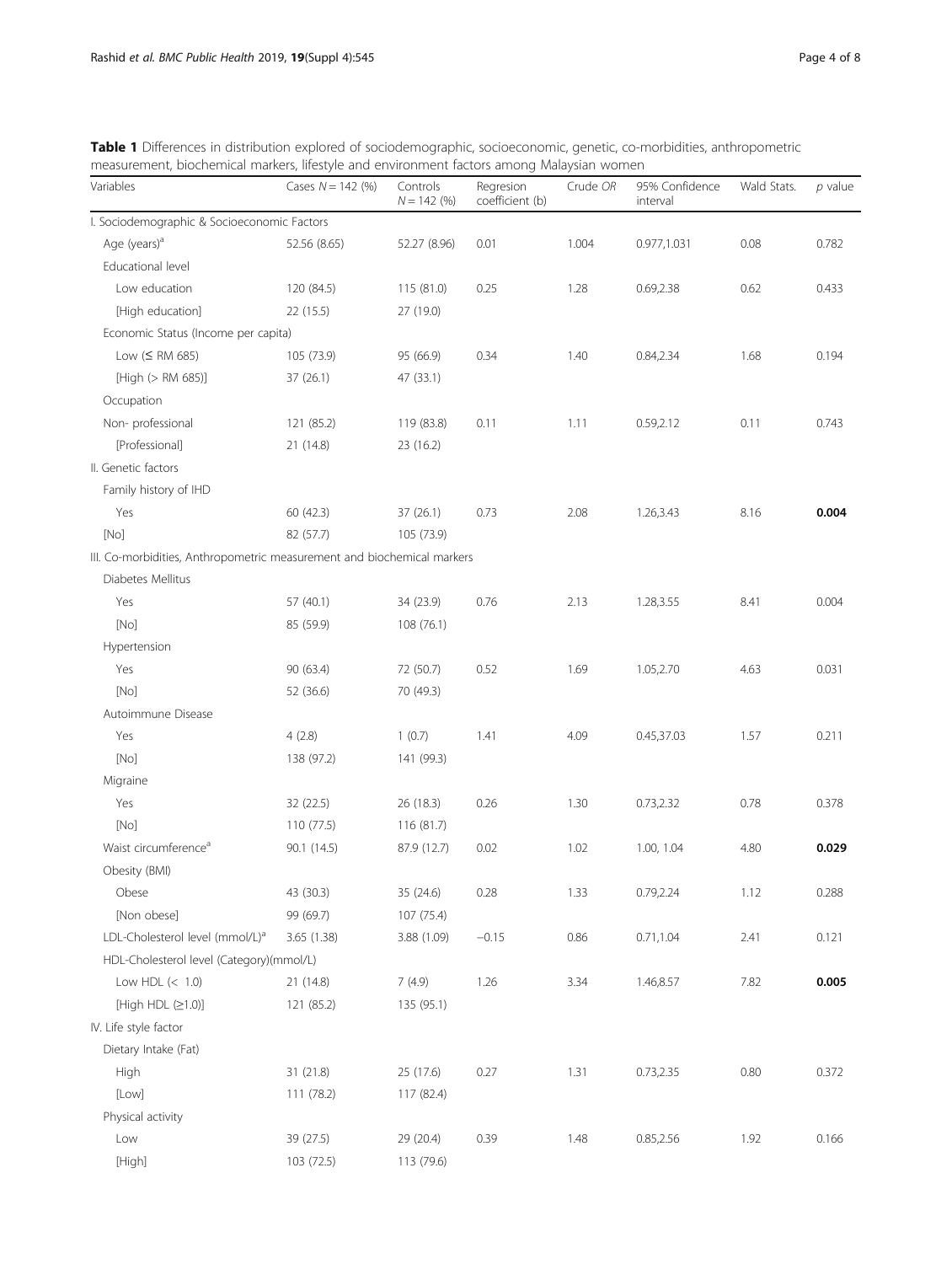| Variables              | Cases $N = 142$ (%) | Controls<br>$N = 142(96)$ | Regresion<br>coefficient (b) | Crude OR | 95% Confidence<br>interval | Wald Stats. | $p$ value |
|------------------------|---------------------|---------------------------|------------------------------|----------|----------------------------|-------------|-----------|
| <b>Stress</b>          |                     |                           |                              |          |                            |             |           |
| Yes                    | 49 (34.5)           | 42 (29.6)                 | 0.23                         | 1.25     | 0.76,2.07                  | 0.79        | 0.374     |
| [No]                   | 93 (65.5)           | 100 (70.4)                |                              |          |                            |             |           |
| Smoking                |                     |                           |                              |          |                            |             |           |
| Yes                    | 3(2.1)              | 1(0.7)                    | 1.11                         | 3.02     | 0.31;29.20                 | 0.91        | 0.341     |
| [No]                   | 139 (97.9)          | 140 (98.6)                |                              |          |                            |             |           |
| V. Environment factors |                     |                           |                              |          |                            |             |           |
| Passive smoking        |                     |                           |                              |          |                            |             |           |
| Yes                    | 91(64.1)            | 53 (37.3)                 | 1.10                         | 3.00     | 1.85,4.85                  | 19.84       | < 0.001   |
| [No]                   | 51 (35.9)           | 89 (62.7)                 |                              |          |                            |             |           |

Table 1 Differences in distribution explored of sociodemographic, socioeconomic, genetic, co-morbidities, anthropometric measurement, biochemical markers, lifestyle and environment factors among Malaysian women (Continued)

<sup>a</sup>mean (± sd); [] reference group

Bold indicate p<0.05

this analysis, hypertension and waist circumference were no longer significantly associated with IHD in women (Table 2). Comparing the odd ratios from both simple and multiple logistic regression, the value of four of the variables that were found to be significant namely history of Diabetes Mellitus, HDL-cholesterol level, positive family history of IHD and passive smoker were more or less the same.

Women with diabetes mellitus were found to be twice at higher odds of getting IHD ( $aOR = 1.92$ . 95% CI: 1.11, 3.31) but the odds of IHD for passive smoking were even higher with women who were passive smokers at 3 times higher odds of getting IHD (aOR = 2.99, 95% CI: 1.81,4.94) compared to those who were not passive smokers and controlling for Diabetes Mellitus, HDL-cholesterol level and positive family history of IHD. In this population of Malaysian women, the adjusted analysis of the traditional risk factors contributed to 18.2% risks of getting IHD.

#### Discussion

The increasing trends of Malay ethnicity related more with IHD has been proved by previous comparative study in Malaysia [\[25](#page-7-0)]. Therefore, this case control study involved relatively homogenous Malaysian women from the predominantly Muslims and Malay state of Terengganu. Positive family history of IHD and higher risk of IHD in women has been shown in a few studies [[26](#page-7-0)–[29](#page-7-0)]. One study suggested that some IHD risk factors for example hypertension, diabetes mellitus and dyslipidemia tend to aggregate among the family members [\[26](#page-7-0)]. The

**Table 2** Main traditional factors related to IHD among Malaysian women

| Variable          | Regression coefficient (B)                | Wald stat. | $p$ value | Adjusted OR | 95% CI     |
|-------------------|-------------------------------------------|------------|-----------|-------------|------------|
| Diabetes Mellitus |                                           |            |           |             |            |
| Yes               | 0.651                                     | 5.51       | 0.019     | 1.92        | 1.11, 3.31 |
| [No]              |                                           |            |           |             |            |
|                   | HDL-Cholesterol level (mmol/L) (category) |            |           |             |            |
| Low               | 1.18                                      | 6.10       | 0.014     | 3.30        | 1.28,8.27  |
| [High]            |                                           |            |           |             |            |
|                   | Family history of Ischemic Heart Disease  |            |           |             |            |
| Yes               | 0.65                                      | 5.76       | 0.016     | 1.92        | 1.13,3.26  |
| [No]              |                                           |            |           |             |            |
| Passive smoking   |                                           |            |           |             |            |
| Yes               | 1.09                                      | 18.20      | < 0.001   | 2.99        | 1.81,4.94  |
| [No]              |                                           |            |           |             |            |

Forward LR Multiple Logistics Regression model was applied. Nagelkerke  $R^2 = 0.182$ . Multicollinearity and interaction term were checked and not found. Hosmer Lemeshow test ( $p = 0.902$ ), area under the curve (72.1%) were applied to check for model of fitness [] reference group

Bold indicate  $p<$  0.05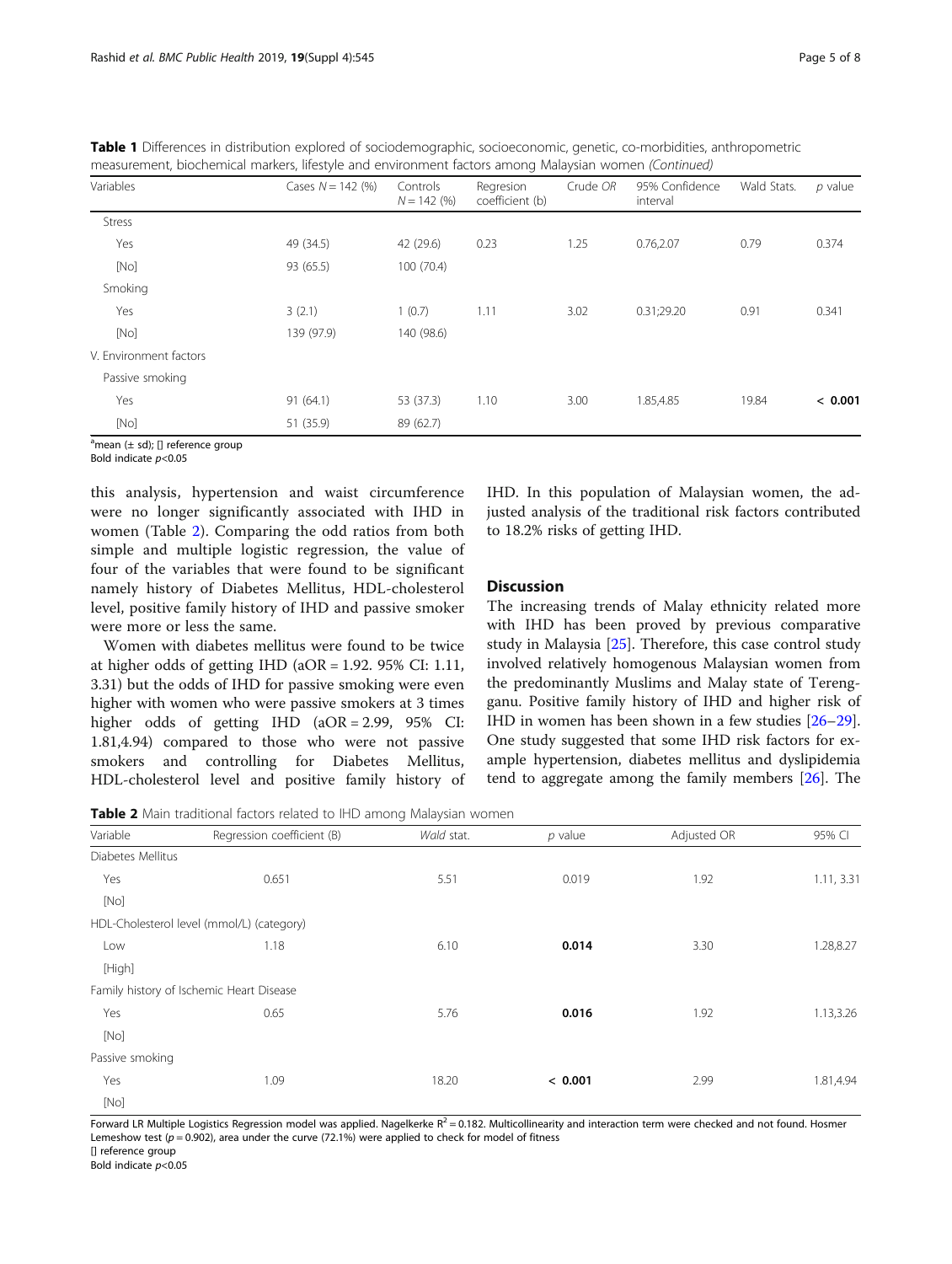pattern of coronary and ischemic events tends to cluster more in families compared with ischemic stroke [\[28](#page-7-0), [30\]](#page-7-0).

Women diagnosed with DM were twice at higher odds of having IHD compared to controls. It has been found that 60% of rural Malays had comorbidity in their life including DM [[31\]](#page-7-0). Diabetes is more prevalent in women and diabetic women had higher risk of IHD [[32](#page-7-0)–[34](#page-7-0)]. Diabetic women were at higher risk of dying from heart disease compared to men [[35\]](#page-7-0) and this is probably attributed to the fact that women had lower HDL-cholesterol level and higher blood pressure than men [\[36](#page-7-0)]. Uncontrolled diabetes also has been shown to become one of the common risk factor for cardiovascular disease [\[37](#page-7-0)]. One factor that may contribute to this situation is the Malaysian food habit of consuming sweetened condensed milk [\[31](#page-7-0)].

Women with low level of HDL-cholesterol increase their odds of having IHD. Studies done by Frikke-Schmidt [\[38\]](#page-7-0) and Lee et al. [[39\]](#page-7-0) showed that low plasma level of HDL-cholesterol increases risks of IHD and it has shown that HDL-C is a stronger predictor of IHD in women as compared to LDL-cholesterol level [[40\]](#page-7-0). There are theories that HDL particle harbor anti-atherogenic effects  $[38]$  $[38]$ . However the most common pattern of dyslipidemia among the Asian population was low HDL-C levels within two thirds of them occurring in the absence of any other lipid abnormalities [[41\]](#page-7-0) including Malaysia [[31](#page-7-0)].

Our study found lifestyle factors were not statistically significant factors that increase risk of IHD. Dietary fat intake and physical activity for both cases and controls are similar. This might be due to the same food exposure for our study population. The Malays or the so called the Bumiputra of Malaysia were rather homogenous in terms of the type of food taken [\[42](#page-7-0)]. The Malays are almost all Muslims and in the Malay heartland have very clear gender norms and expectations with regards to lifestyle etc. It was found that women in predominantly Muslim countries are at risk of being physically inactive and this is due to certain religious views stating that it is inappropriate for women to be highly active [[43\]](#page-7-0). In general, women are expected not to smoke and this was seen in the study where we had only 3 and 1 in the cases and controls were smokers respectively.

Passive smoking is an important factor in this population. Those who reported exposure to tobacco smoke had t higher odds of developing IHD compared to those who did not report such exposure. This finding is similar to those of studies elsewhere [\[33,](#page-7-0) [44](#page-7-0)–[46](#page-7-0)]. From a national survey, the National Health and Morbidity Survey (NHMSIII) conducted in 2006, smoking among men was found to be higher among the Malays with a prevalence of 55.9% [\[47](#page-7-0)]. The same study also showed that

those with lower economic status are more likely to smoke and 70.4% of our study population, both cases and controls were from low socioeconomic background. Thus it is safe to say, that women from our study population has higher chance of being passive smokers. Based on a review of cohort studies, it was also found that compared to male smokers, women who smoke have a 25% greater relative risk of coronary heart disease, independent of other IHD risk factors [[41\]](#page-7-0).

Although our study has very few women smokers, those women were surrounded by men who smoke. Among cases, more than 60 and 37.2% of controls were exposed to tobacco smoke. These women were exposed to second hand smoke either at home or at their workplace. A study among Malay housewives in Negeri Sembilan, Malaysia showed that those with low educational and socioeconomic background were more exposed to cigarette smoke inside the house rather than outside [[48\]](#page-7-0). However, the same study also found that only 20% of the women were tolerant to having someone smoking near them. This might have something to do with women empowerment where women with higher education has more control over decision-making [\[49](#page-7-0)] and unique to Malay women in Negeri Sembilan who came from a matriarchal society (Adat Pepatih). In contrast to Negeri Sembilan, the Malay societies in Terengganu are patriarchal (Adat Temenggong). Since our study population also consists of women with lower educational background coupled with ethnic, cultural norms and religious teachings which is to honor and respect their family members especially their husbands, most women in our study might not be as empowered or felt they have the rights to tell their male family members not to smoke near them. The known negative effects of passive smoking that have been well studied should be an important enough reason to empower and encourage women that they do have the right to prevent any person smoking in close proximity to them.

Among the strengths of this study is the design (case control study) where it measures the odds of having rare disease (IHD is considered rare among women especially in east coast of Peninsular Malaysia) more efficiently. This study also explored many factors using validated questionnaire which to our knowledge has never been done before among predominantly Malay, Muslim women.

However, our study is limited by sample size, which cannot be increased due to time and logistic constraint. Due to the relatively small sample size, some factors had a very small number for example smoking status and had to be dropped from regression analysis. There is a possibility of selection bias (especially in the selection of controls); and measurement bias, which were overcome by using calibrated weighing scale and standardized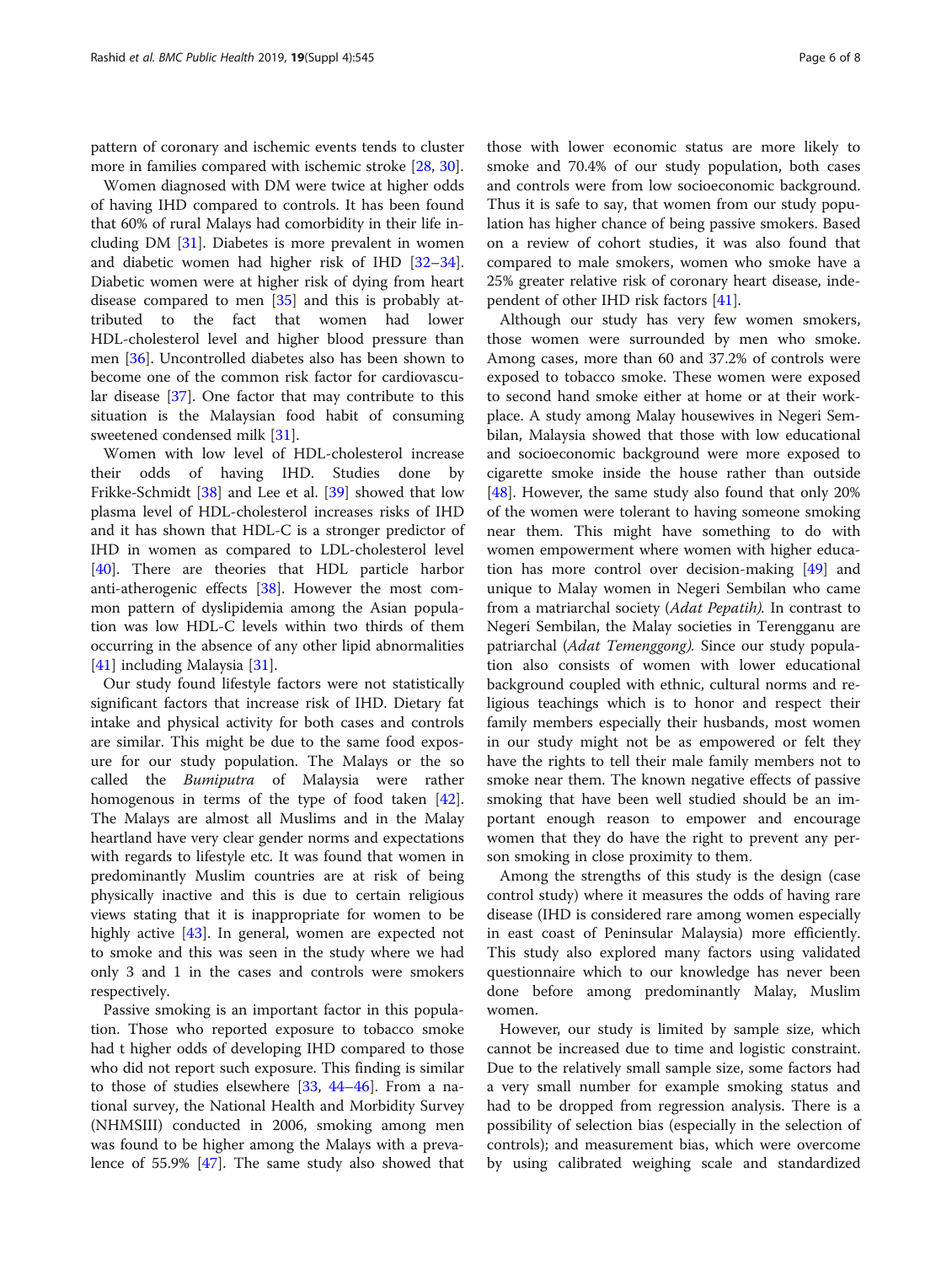<span id="page-6-0"></span>questionnaire in the data collection. Smoking status and passive smoking were based on self-report and were not validated by objective measurements of biochemical markers of smoking or exposure to smoking (for example serum cotinine test).

For future research, since exposure to secondary smoke is a modifiable factor, more exploration on qualitative and quantitative research should be conducted. Information should be obtained on smoking exposure whether they were exposed mainly at their home or elsewhere and the dose of exposure to tobacco smoke. Biochemical markers for example cotinine can also be monitored as an objective measure of passive smoking. Detailed information on physical activity habits and activities may help the government prepare suitable exercise infrastructure for the population. Our research studied only the fat intake of the respondents based on the available local food. A 24-h dietary history might give a better picture of the eating habits of these women.

#### Conclusion

Passive smoking has been shown to be a significant factor of developing IHD in this group of Malaysian women from an in East Coast state of Peninsular Malaysia. Other significant factors were DM, low HDL-cholesterol level and positive family history of IHD. Although all the "traditional factors" have been exhaustively studied elsewhere, there are still a lot of these factors which were not studied taking the local socio-cultural practice into considerations especially for women who in most society will be more strongly dictated by socio cultural and religious norms.

Findings from this study contribute to the knowledge on the risk factors of IHD among women especially Malay, Muslim women and this knowledge can be used for public health planning and interventions, policy making and also infrastructure implementations for prevention of IHD in similar groups.

#### Abbreviations

ACS: Acute coronary syndrome; aOR: Adjusted odd ratio; BMI: Body Mass Index; CCF: Congestive cardiac failure; CI: Confidence interval; DBP: Diastolic blood pressure; DM: Diabetes mellitus; GHQ-12: General Health Questionnaire − 12; HDL-C: High density lipoprotein cholesterol; IHD: Ischemic heart disease; IPAQ-M: The International Physical Activity Questionnaire- Malay version; LDL-C: Low density lipoprotein cholesterol; NHMSIII: National Health and Morbidity Survey; NSTEMI : Non-ST elevated myocardial infarction; PS2: Power and Sample Size 2 program; RM: Ringgit Malaysia; SBP: Systolic blood pressure; SLE: Systemic lupus erythematosus; SPSS: Statiscal Package for Social Sciences; STEM1: ST elevated myocardial infarction; WC: Waist circumference

#### Acknowledgements

The authors would like to thank the Director of Health Malaysia for permission to publish this paper. We also thank Dr. Mohamad Omar, Dr. Mohd Jusoh, Dr. Sapawi and all staff of Terengganu State Health Department for logistics support and assistance at all the study centres, Mr. Boekhtiar Borhanuddin of UMBI UKM and also Professor Karuthan Cinnai from University of Malaya for their assistance during statistical analysis.

#### Funding

The authors acknowledged the financial assistance for publication received from the Research University Grant awarded by the Ministry of Health to the National University of Malaysia specifically for the Consortium of B40 Research (CB40R) under the auspice of B40 Grand Challenges (IDE 2018–01).

#### Availability of data and materials

The datasets used and/or analysed during the current study are available from the corresponding author on reasonable request.

#### About this supplement

This article has been published as part of BMC Public Health Volume 19 Supplement 4, 2019: Health and Nutritional Issues Among Low Income Population in Malaysia. The full contents of the supplement are available online at [https://bmcpublichealth.biomedcentral.com/articles/supplements/](https://bmcpublichealth.biomedcentral.com/articles/supplements/volume-19-supplement-4) [volume-19-supplement-4.](https://bmcpublichealth.biomedcentral.com/articles/supplements/volume-19-supplement-4)

#### Authors' contributions

NAR drafted the manuscript, NAR, AMN and SK have made substantial contributions to conception and design of the study. All authors read and approved the final manuscript.

#### Ethics approval and consent to participate

The study was approved by the Research and Ethics Committee of Universiti Kebangsaan Malaysia Medical Centre (UKM project FF-2014-401), the National Medical Research Registry (NMRR) and Medical Research and Ethic Committee (MREC), Ministry of Health Malaysia (NMRR-14-1221-22071 (IIR)). All participants receive written and oral information about the study and give written informed consent for study participation and use of their data.

#### Consent for publication

Not applicable.

#### Competing interests

The authors declare that they have no competing interests.

#### Publisher's Note

Springer Nature remains neutral with regard to jurisdictional claims in published maps and institutional affiliations.

#### Author details

<sup>1</sup>Vector Borne Disease Control Office, Terengganu State Health Department, Ministry of Health Malaysia, Jalan Kuala Terengganu-Kuala Berang, 21400 Marang, Terengganu, Malaysia. <sup>2</sup>Department of Community Health, Faculty of Medicine, Universiti Kebangsaan Malaysia Medical Centre, Jalan Yaacob Latiff, Bandar Tun Razak, 56000 Cheras, Kuala Lumpur, Malaysia.

#### Published: 13 June 2019

#### References

- 1. Sharma K, Gulati M. Coronary artery disease in women: a 2013 update. Glob Heart 2013;8:105–112. http://dx.doi.org/10.1016/
- 2. Institute for Public Health. Malaysia burden of disease and injury study, health prioritization : burden of disease approach. National Institutes of Health, Ministry of Health Malaysia; 2004.
- 3. Banks AD. Women and heart disease : missed opportunities. J Midwifery Womens Health. 2008;53:430–9 <https://doi.org/10.1016/j.jmwh.2008.04.008>.
- 4. Wells M, Kalman M. Women and heart disease: symptoms and treatment guidelines. Nurse Pract. 2011;36.
- Stranges S, Guallar E. Cardiovascular disease prevention in women: a rapidly evolving scenario. Nutr Metab Cardiovasc Dis. 2012;22:1013–8. [https://doi.](https://doi.org/10.1016/j.numecd.2012.10.001) [org/10.1016/j.numecd.2012.10.001.](https://doi.org/10.1016/j.numecd.2012.10.001)
- 6. Barnhart J, Lewis V, Houghton JL, Charney P. Physician knowledge levels and barriers to coronary risk prevention in women : survey results from the women and heart disease physician. Women's Heal Issues. 2007;17:93–100 <https://doi.org/10.1016/j.whi.2006.11.003>.
- 7. Daniels K, Arena R, Lavie C, Forman D. Cardiac rehabilitation for women across the lifespan. Am J Med. 2012;125:937.e1–937.e7. [https://doi.org/10.](https://doi.org/10.1016/j.amjmed.2011.10.028) [1016/j.amjmed.2011.10.028](https://doi.org/10.1016/j.amjmed.2011.10.028).
- 8. Chin SP, Jeyaindran S, Azhari R, Wan Azman W a, Omar I, Robaayah Z, et al. Acute coronary syndrome (ACS) registry--leading the charge for National